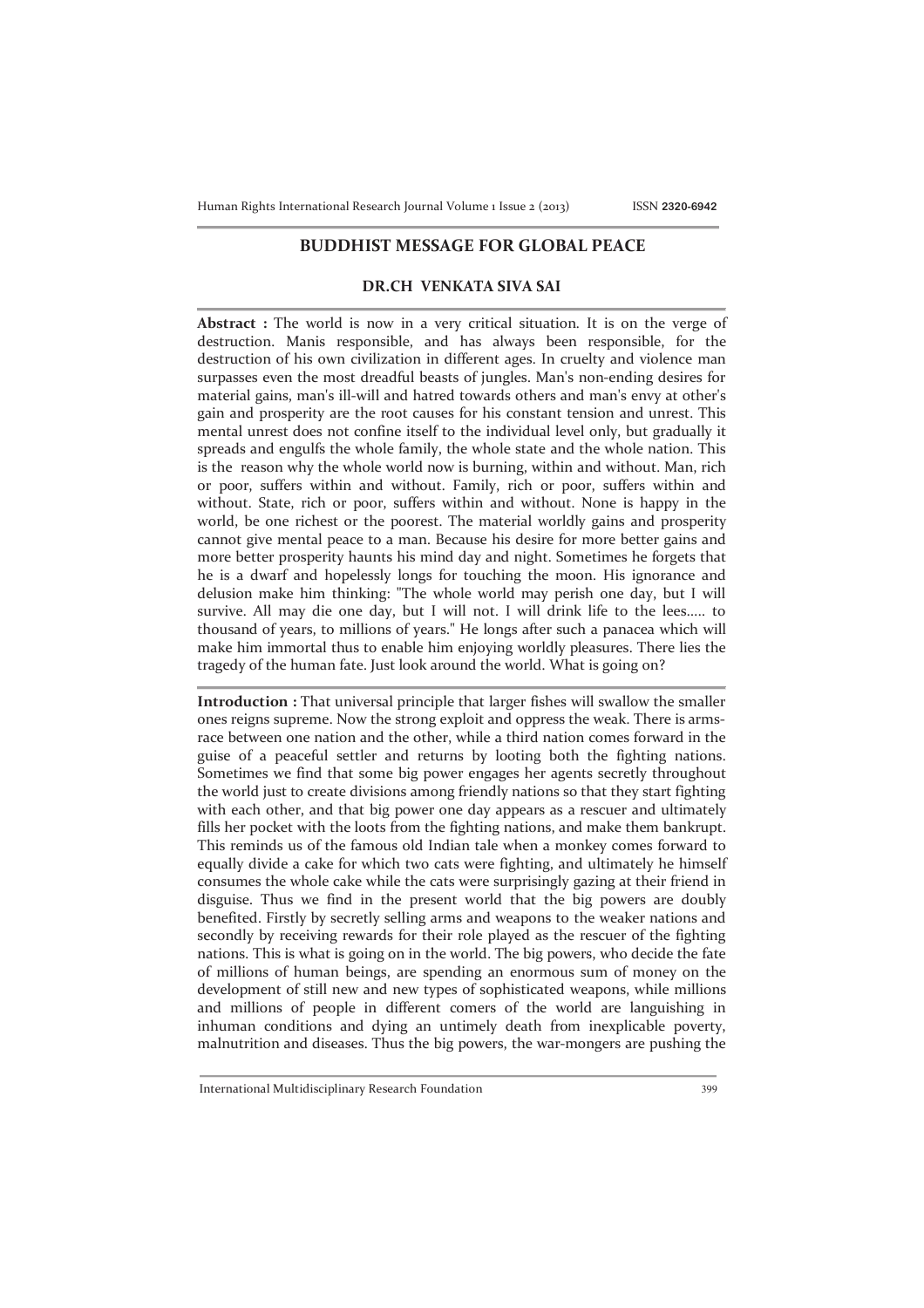humanity into disaster and destroying the age old human civilization. It is painful to note that the great souls who are advocating for peace are either got assassinated or made their voice silenced by giving them covetable prizes or by conferring on them world - renowned Titles.

**Peace Possible or Not** : It is not that peace is unattainable, but it is very difficult. Peace is possible if the root causes of the unrest, as mentioned above, can be eradicated. The causes are : a. Non-ending desires for material gains and prosperity b. Ill-will and hatred towards others c. Ignorance and delusion regarding the realistic of life. If we minutely observe and study we will find that all the causes have their roots in the mind itself, in the individual mind. We can realize that if our minds are calm, we will have peace within and thus we can overcome desire, anger, ill-will, hatred and greed. The oft-quoted proverb says : Charity begins at home. If the individual mind has become calm and peaceful, it will help other members of the family to become calm and peaceful. Thus if every family becomes peaceful the entire society will be peaceful. If all the societies are peaceful, the State will be peaceful. If all the States are peaceful, the entire Nation will be peaceful. If all the Nations are peaceful, the whole World will be peaceful. But the question is : How to make this individual mind calm and peaceful? The answer is given by the great religious teachers of the World. They say: if all the evil conditions have their roots in the mind, all the good conditions also will generate only in the mind. So to eradicate evil conditions from the mind, good conditions are to be generated therein. The Preamble to UNESCO's Constitution therefore declares "Since war begins in the minds of men, it is in the minds of men that the defences of peace must be constructed." But this is very difficult to generate good conditions instead of the bad ones in one's mind. Because human mind now is generally covered with the thick clouds of ignorance and delusion. In the fast changing world man has little time to think over what he is doing and what he is going to do. Man's circumstances make him blind of differentiating good from evil. To his deluded mind evil appears to be good and good appears to be evil. As a result he commits inexpiable evils for which not only he himself has to feel the consequence, but also he makes the entire nation and the whole world suffer. There are instances in the history that one man's crime is enough to jeopardize the peace of the entire humanity. At the same time one's pure and serene mind endowed with loving kindness, compassion, sympathetic joy and equanimity can make the whole world peaceful. All the great religious teachers, therefore, gave importance to the purity of the individual mind.

**Concept of Peace In Buddhism**: In the earliest period of the recorded history the Buddha was the first great man who advocated for peace, non-violence and equality. He preached his doctrine to guide the suffering mass in attaining eternal peace being fully liberated from the worldly sufferings due to innumerable series of birth and death. He did not concern much for the peace in the physical level, rather he concerned for the mental peace within, which is vital in leading a peaceful life in this world, in attaining peaceful life hereafter and finally in attaining eternal peace in Nibbana. The Buddha's principles for peace are universal in nature, as they are applicable to all human beings. For universal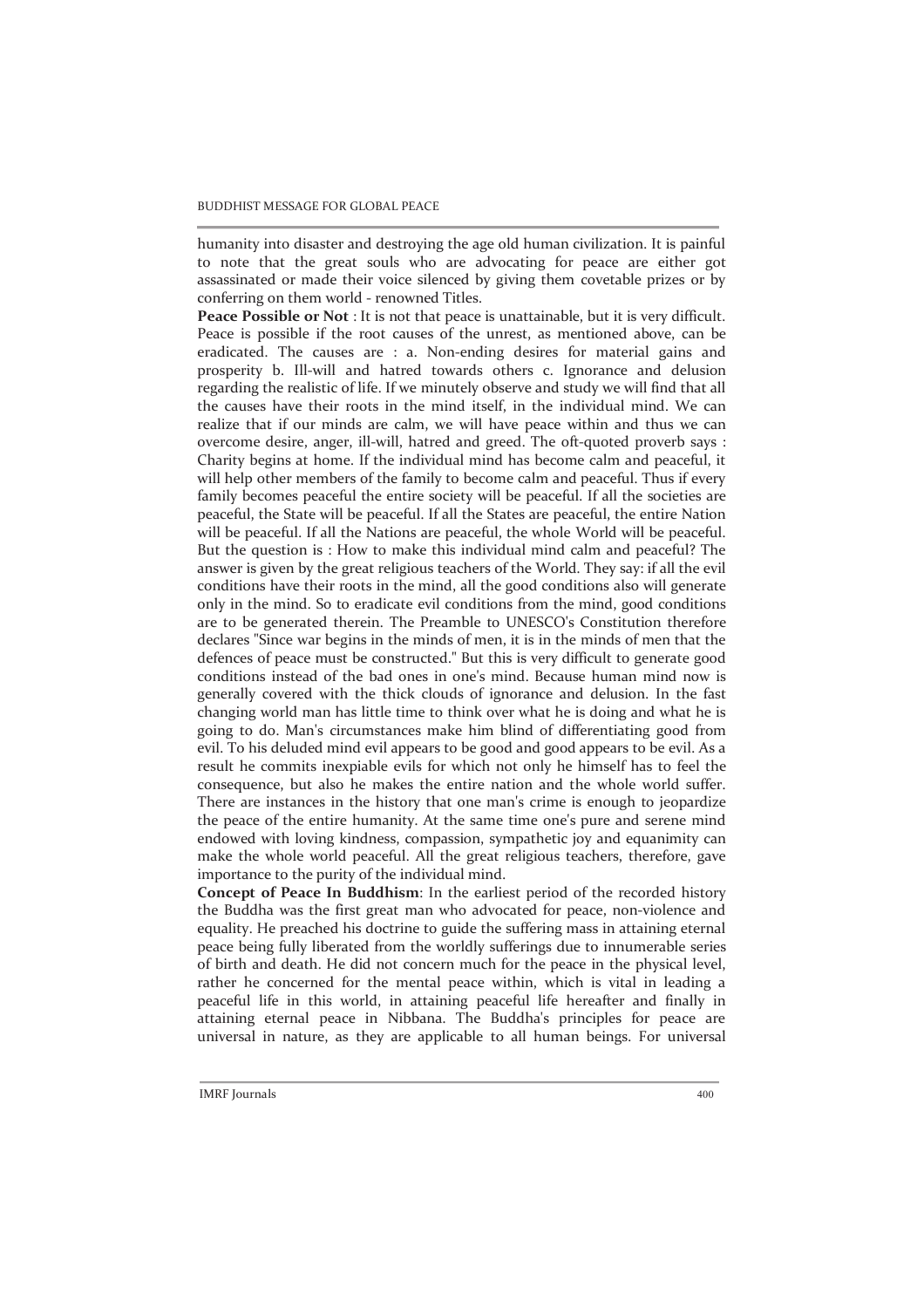disease, he prescribed a universal medicine. To him the root causes of human sufferings, human unrest and human unquiet are universal. They are greed, envy, hatred, anger, delusion, lustful desires and prejudices. So for the eradication of these evils he prescribed the noble and universal medicine of Sila - Samadhi - Panna which is popularly known as the Noble Eightfold Path. Of the trio, Sila - Samadhi - Panna, Sila or morality comes first on which the entire structure of peace, individual or universal rests. If human beings claim to be the best species among living beings, they should observe morality i.e., they should purify their bodily and vocal actions by abstaining themselves from killing, stealing, committing adultery, telling lies, consuming intoxicating objects and from adopting unrighteous means of livelihood. This Sila is the prerequisites, the foundation for both Samadhi or Equanimity of Mind and Panna or Insight. According to the Buddha, if Sila or morality is not observed properly, one cannot expect achieving lasting peace, in the individual level or in the universal level. If this Sila-foundation remains weak or becomes weak, the entire structure of peace will collapse today or tomorrow. On the other hand if the Sila-foundation is strong, one can attain Equanimity of Mind when one can at least experience the taste of peace. In the philosophical term this is called Samadhi In an equanimous mind Panna or Insight arises. One's vision becomes perfect and pure as regards the reality of life. He realises that everything is impermanent and subject to decay and death, everything is suffering, within and without, and nothing is substantial. If this naked truth of the realities of life is realised, one will definitely abstain oneself from the evils like greed, lustful desire, envy, hatred, anger, delusion and prejudices, and this abstention will make one's life peaceful. Thus if this medicine of Sila - Samadhi - Panna is applied universally, there will remain no disturbances in the world and the people of the world will be able to live happily and peacefully. For the common people, however, the Buddha prescribed another composite medicine of Brahamaviharas or lofty behavior of the human mind. The Brahmaviharas are four in number, viz., loving kindness (= metta), compassion (= Karuna), sympathetic joy (=mudita) and equanimity (=upekkha). But in this case also Morality (=Sila), as mentioned above, is to be observed as the prerequisite of the Brahmaviharas.

The fruitfulness of the practice of the Brahmaviharas depends only on the solid foundation of Morality. If Morality is not observed, the practice of the Brahmaviharas will be ineffective. Now, let us give an idea how the Brahmaviharas are to be practiced and how they help in maintaining individual peace as well as world-peace. Loving kindness (= Metta) : Loving kindness or benevolence is the love in its pure form. In the Pali Suttanipata and the Khuddakapatha there is a discourse called "Metta - Sutta" where the Buddha gives the most conspicuous illustration of loving kindness. It is the love of mother towards her only child. The Buddha says: "Mata yacht niyam putt am ayes' ekaputtam anurakkhe /Evam pi sabbabhutesu manasam bhavaye aparimanam//"--Just as a mother would protect her only child at the risk of her own life, even so let one cultivate a boundless love towards all beings. Regarding "beings" the Buddha's idea is so lofty that he means all beings, be they longest, biggest, medium - sized, be they short, fat or smallest,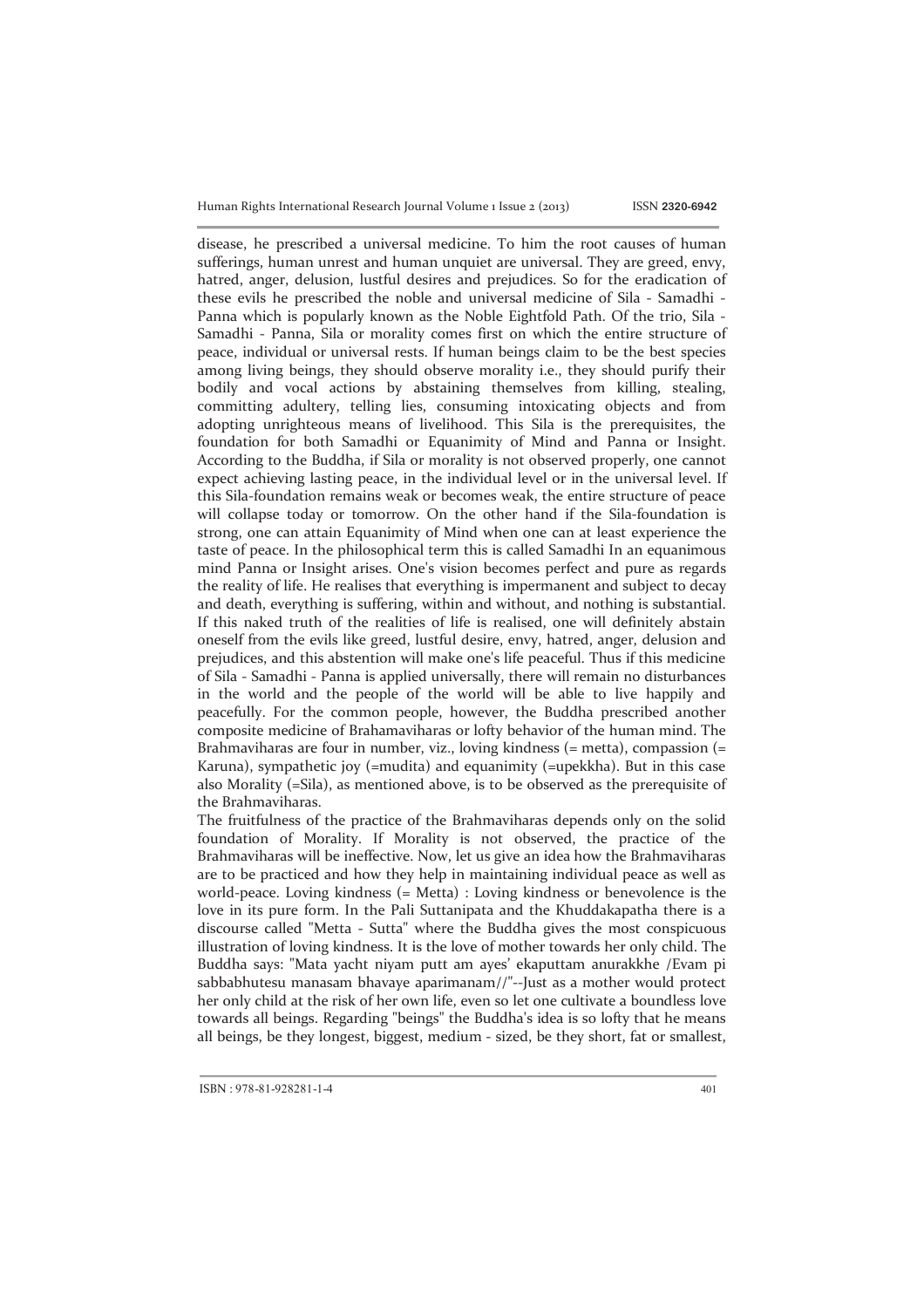be they visible or invisible, living near or far, those who are boom and even those who will be born. Let all beings be happy. Let all beings living in the ten directions of the universe be happy. The spirit of loving kindness (= benevolence) and the spirit of tolerance are the two sides of the same coin. In the Pale literature there are numerous examples how the Buddha, in his Bodhisatta births, either as a man or as a beast, practiced and cultivated loving kindness and tolerance towards his enemies. In the Silavanta Jataka, the Bodhisatta was punished to death by the enemy-king. The Bodhisatta was miraculously saved, but he forgave his enemy and in ill-will he did not wish any harm to his enemy. In the Khantivadi Jataka, the Bodhisatta's hands and feet were chopped off one by one, but still he did not wish any harm to his enemy, the king of Kasi. In the Cula - Dhammapala Jataka,the Bodhisatta's father chopped off his hands and feet into four pieces and ordered to make him beheaded. But still the Bodhisatta did not wish any harm to his father. In the Chaddanta Jataka, the elephant - Bodhisatta showed another instance of tolerance. A hunter pierced through the naval of the Bodhisatta with a poisonous arrow. But still the Bodhisatta was neither angry nor arouse animosity towards the hunter He rather asked the hunter as to why he was going to kill him. When he learnt from the hunter that the queen of Kasi was desirous of having his teeth, the Bodhisatta immediately uprooted the teeth and handed them over to the hunter. Similar instances of the Bodhisatta's tolerance are found in the Banarinda Jataka, Bhuridatta Jataka, Campeya Jataka, Samkhapala Jataka, Matuposaka Jataka, and also in the career of the Buddha's present and last birth. Thus we find that on the basis of the spirit of loving kindness and tolerance, the peace concept of Buddhism was established. Compassion (= Karuna) : This implies two things : (i) relenting at others' sufferings and (ii) willing to redress others' distress. Compassion, pity etc. are its synonyms. If Karuna is cultivated and practiced, evils like hatred, anger, envy, etc. cannot arise in one's mind. The Buddha himself was an embodiment of Karuna. His heart relented at the sufferings of all beings and tried his level best to redress their distress throughout his life.

Sympathetic joy (= Media) : Mudita is joy felt over others' good luck and prosperity. It is a benevolent attitude towards the prosperity of others. Where there is Mudita there is no envy or jealousy. The lofty behavior of Mudita should be practiced towards all, including enemies. But this is also not so easy to cultivate in mind such a noble spirit. Generally what happens, we become jealous at the happiness and prosperity of others. This generates ill-will and hatred which are the starting points of mental unrest and violence. Therefore, they are the basic enemies of peace. Equanimity (= Upekkha) : In the lofty behavior of Equanimity, all persons and things regarded with perfect equanimity and disinterestedness. With unshakeable 0equanimity the minds looks upon wealth and poverty, happiness and misery, free from agitation, free from inclination and aversion, stead fast and unmoved, beyond love and hatred, beyond joy and sorrow. The Buddha describes how one should practice Equanimity. In the Cula - Dhammapala Jataka there is an instance how in one of his previous births the Bodhisattva practiced and fulfilled the perfection of Equanimity. His father Mahapratapa was so angry with him that he caused to cut of his hands and feet into four pieces.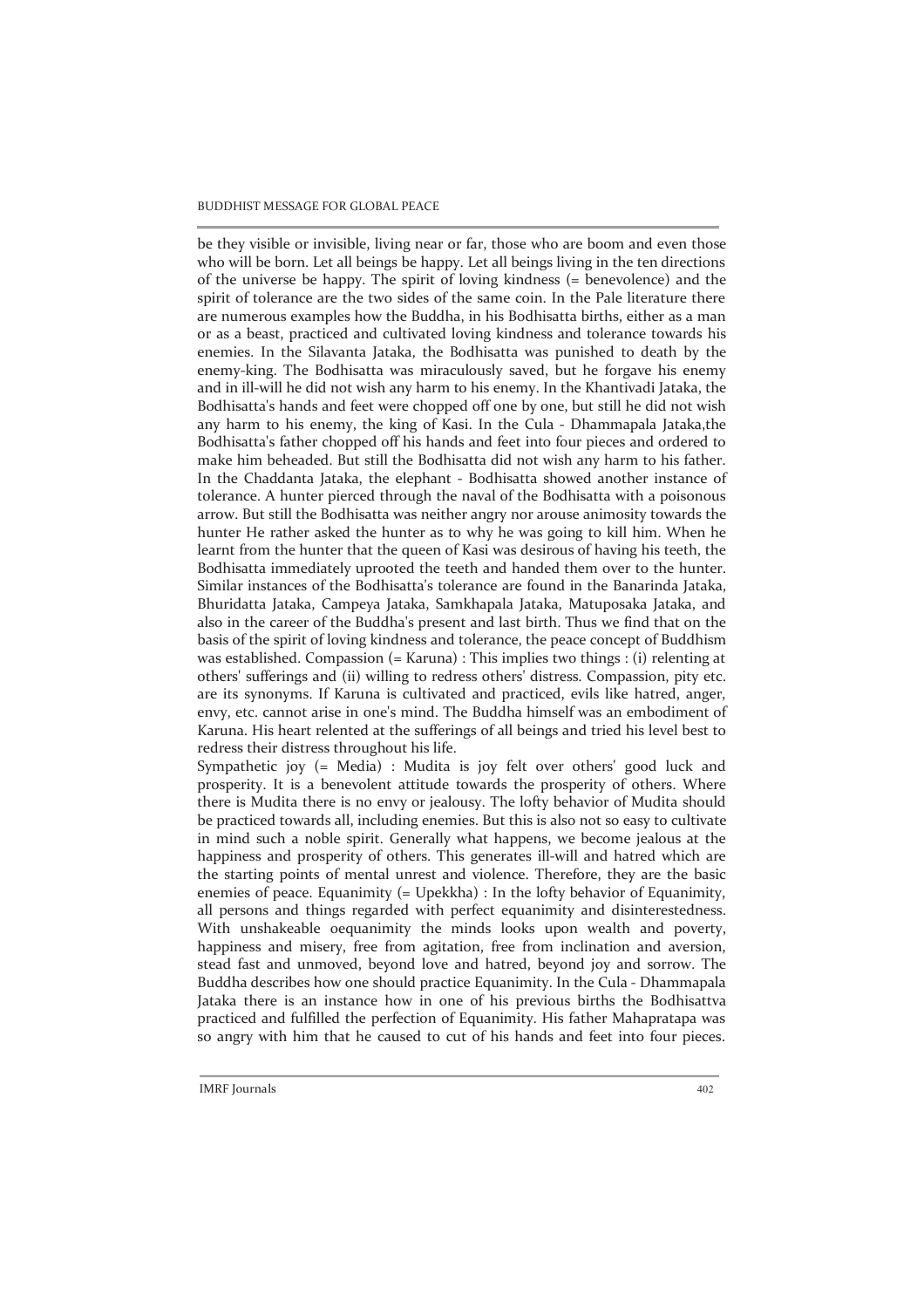Bodhisatta's mother was crying bitterly. But still his father did not calm down. He rather asked his killer-man to make his son beheaded at once. Even at this moment the Bodhisatta was not angry and did not generate animosity against his father. He rather cultivated equanimity. From the above it is clear that the practice of the Brahmaviharas, which can be practiced even by the common people, can help eradicating from the mind the root causes of various conflicts and wars, both within and without. It is, however, not necessary that all the four Brahmaviharas [Metta, Karuna, Mudita and Upekkha] are to be practiced by the individuals. The practice of any one of them, befitting one's capacity and intellect, will serve the purpose.

**Hindrances To World - Peace In The Present Age a)Bigotry** : Religious and / or racial bigotry

**Hindrance to peace**: What is bigotry? This is the "attachment of disproportionate weight to some creed or view, irrespective of reason". This is born out of ignorance and prejudice. No human being is born a bigot, but his environment and lack of proper education makes him a bigot. This is the universal truth. Bigotry can be eradicated only by proper education and inter-religious dialogue. Instances will be found in all the countries to bear the evidence that a highly educated person, I mean a person with proper education, has been above all religious, sectarian or national barrier. Bigotry is generally found among the illiterate and less educated mass in any country.

Fundamentalism: Nowadays we often hear the cry of fundamentalism' and 'fundamentalist'. This is born out of misplaced religious fervors Now this is a common factor among the followers of all religions: a Buddhist, a Christian, a Muslim, a Hindu, a Jain, a Sikh -- and who is not? But what is the reason behind this? Because all have deviated from the original teachings of their foundermaster. Nowadays we worship, carry on head in procession or at best recite the sacred texts containing the fundamental teachings of our founder-masters. We seldom study them to know the contents therein, the question of practicing the teachings in our life does not arise at all. We care little to know what our Religious Teacher has preached, the question of knowing what other Religious. Teachers have preached does not arise. We blindly follow what our monks, priests, sadhus, fathers and mollas direct us to do, teach us to follow and guide us to practice.

**Dogmas**: There are dogmas which are prevalent in different societies, such as Immaculate birth, Trinity, Monotheism, Revelation, Last Judgment, and the like. There are ecclesiastical authorities or clerical hierarchies demanding adherence to beliefs. There are punishments like excommunications for the lawbreakers, nonbelievers and those who will disobey the rites, rituals and prayers.

**World Politics Based On Selfish Desires** : Religion and politics now are intermingled. Sometimes the political leaders use "Religion" as the best weapon to fulfill their selfish desires. This is responsible for the communal disturbances which create distrust and unrest among the people. Say, for example, the Ram-Mandir-Babri Masjid issue stirred the politics not only of India but also of many countries, and the innocent citizens were victimized in India and abroad. Apart from this, the big powers of the world violate the fivefold principles of peace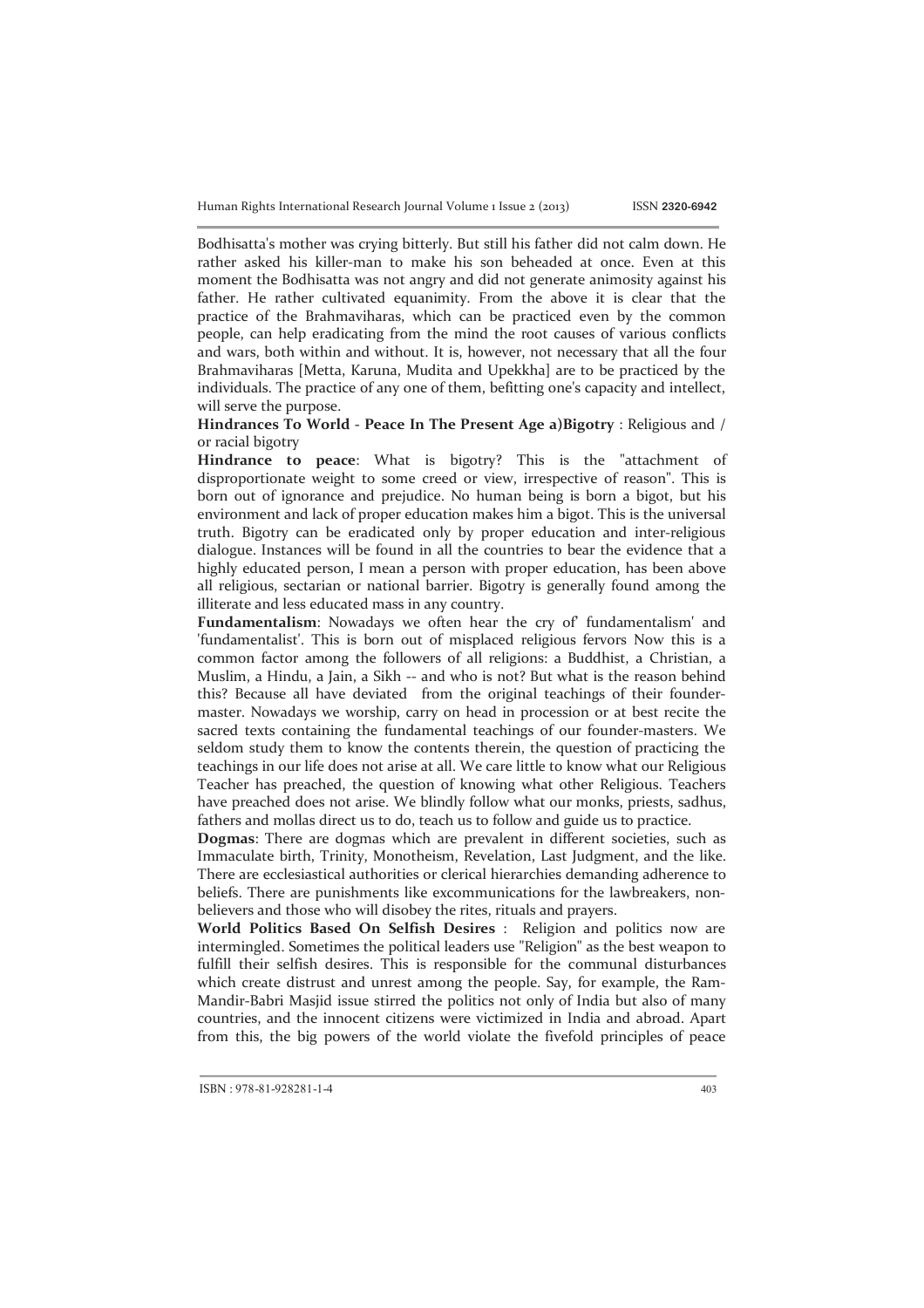which govern international relations: (i) mutual respect for each other's territorial integrity and sovereignty; (ii) mutual non-aggression; (iii) mutual noninterference; (iv)mutual equality and mutual benefit and (v) peaceful co-existence. For the fulfillment of their own selfish interest they care little for the lives of the citizens of their own country as well as those of other countries in the world. They advocate the "Divide and rule" policy and thus create divisions among the peaceloving nations. They manufacture and supply many kinds of sophisticated arms and weapons and thus earning trillions of dollars. Their secret agencies are active in all the corners of the world to divide one country into several independent states and also to create distrust and war among the friendly nations.

**Individual Desires And Greed:** The last but not the least are the individual desires and greed for the enjoyment of worldly happiness with the help of the upto-date amenities of life. Along with the progress of science, modern amenities of life are making a man crazy and mad. His desires have got no ending. But ultimately he has to suffer and repent. Because all desires of man cannot be fulfilled, as his resources are very limited. Thus dissatisfaction arises which breeds hatred and jealousy towards others' prosperity. Hatred and jealousy become responsible for mental unrest, murder, theft, adultery, drug-addiction and various other social evils. So no peace within and no peace without.

**Conclusion:** The concepts and means of peace, in the individual level as well as in the universal level, as found in the teachings of the Buddha, are applicable in all the ages and even today. Because what the Buddha preached was for the good and welfare of the entire mankind of all the ages. He did not establish any religion, in the real sense of the term; rather he preached a way of life, noble principles leading the followers to be good, honest and noble. He did not encourage abandoning one's present religious affiliation. Without abandoning one's present religious affiliation. Without abandoning one's present religious affiliation, one can practice the way of noble life as preached by the Buddha. No force was applied either to accept or follow his doctrine or to abandon the same. His was the principle of "Come and see" (ehipassiko) i.e., "come, see, learn and try; if you don't like you may go back". Even the Nibbana, the summum bonum, was described by him as

"beyond logical speculations" (atakkavacaro) and "to be realized individually by the wise" (pancetta veditabbo vinnuhi). His doctrine of Sila - Citta - Panna (= the Noble Eightfold Path) was meant for all human beings. But there was no assurance like "Surrender to me, I will liberate you from all the sins committed by you". Rather he said "you have to earn your own liberation by your own effort. No almighty power can liberate you from your sins and from your sufferings." The Buddha did not go against any ancient customs, beliefs and practices. He replaced nothing, rather he introduced something for the good and welfare of the entire humanity. This attitude of the Buddha inspired people of all classes, high and low, rich and poor, towards his doctrine. This attitude became instrumental, in latter days, in propagating and spreading Buddhism in various countries of the world. Even today Buddhism in the world is free from all dogmas. It presents no threat to any religion, caste or creed. It is free from bigotry or fanaticism and